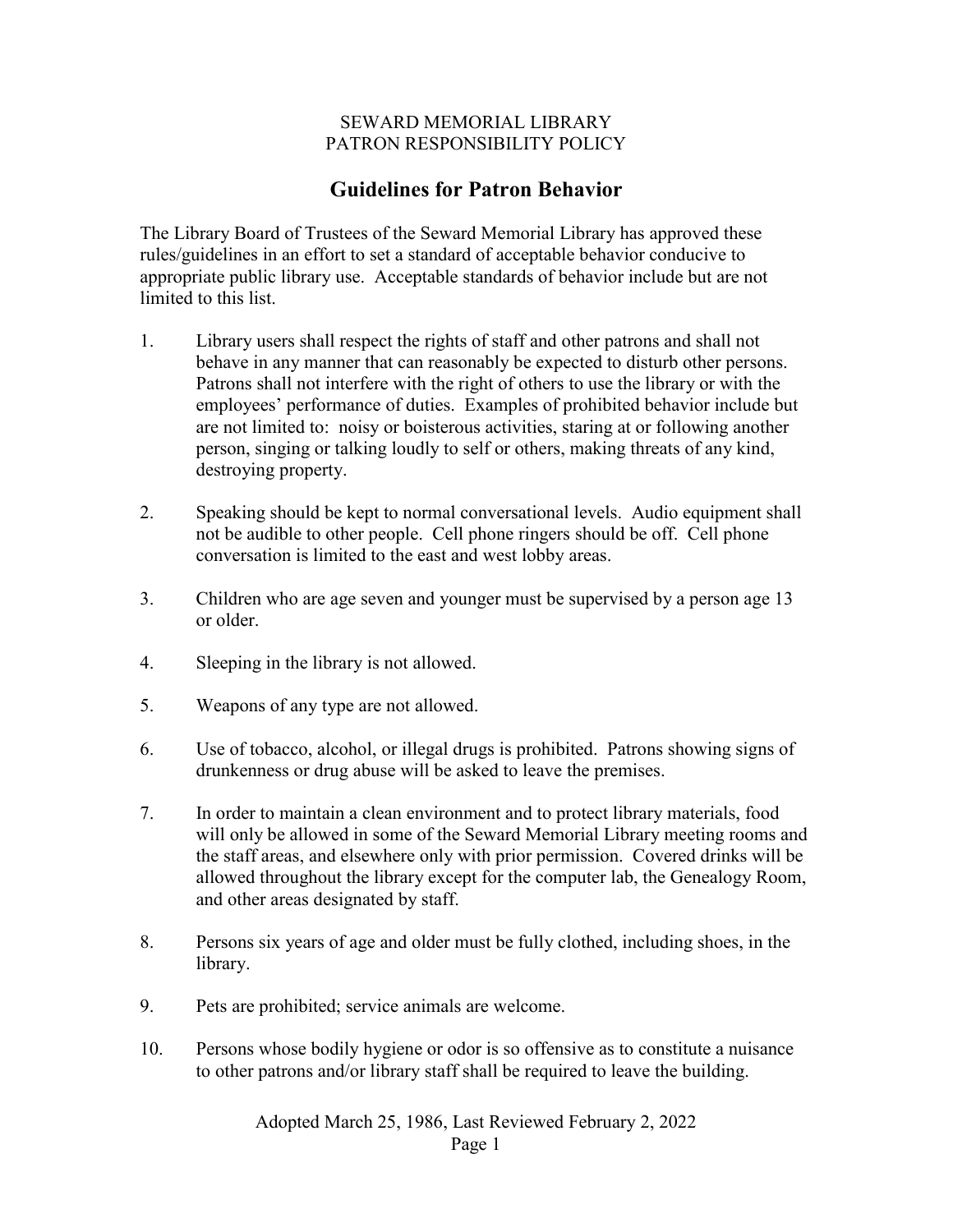- 11. Compliance with the Public Internet and Computer Acceptable Use Policy is mandatory.
- 12. Any person not complying with these rules or with local or state law shall be asked to leave the library premises and may receive a temporary or permanent ban from future library use.
- 13. Patrons temporarily or permanently banned from the library may appeal this decision by contacting the Library Director at least one week before the next regular meeting of the Seward Library Board. The patron making the appeal may attend the Library Board meeting when the matter is on the agenda.

## **Unattended Patron Policy**

The Seward Memorial Library is a community information resource center. People come to the library to get information, to read, to use the library's resource materials, and to study. It belongs to the whole community and not to any specific person or group of persons.

The library is not a playground, recreation center, or day care facility. Noisy or physically active behavior appropriate in such facilities is not appropriate in the library.

Section 51-212 of the Nebraska Statutes specifically gives public libraries the power to regulate the use of the library and to exclude from the library persons who violate or refuse to comply with the library's rules and regulations.

In order to prevent undue disruption of normal library activities, to provide for the general welfare of all persons using the library and to provide for the general safety of anyone using the Seward Memorial Library the following policies are adopted:

- 1. All children seven years or younger shall, at all times, be attended and adequately supervised by an individual 13 years of age or older who is responsible for the care of the children. Patrons eight years of age and older who are unable to care for themselves should at all times be adequately supervised by a caregiver.
- 2. Children may be left unattended at scheduled library programs. The responsible person should plan to be at the library when the program concludes. Children with special needs related to physical or mental ability shall be attended at all times.
- 3. The Seward Memorial Library assumes no responsibility for children left unattended on library premises.

Adopted March 25, 1986, Last Reviewed February 2, 2022